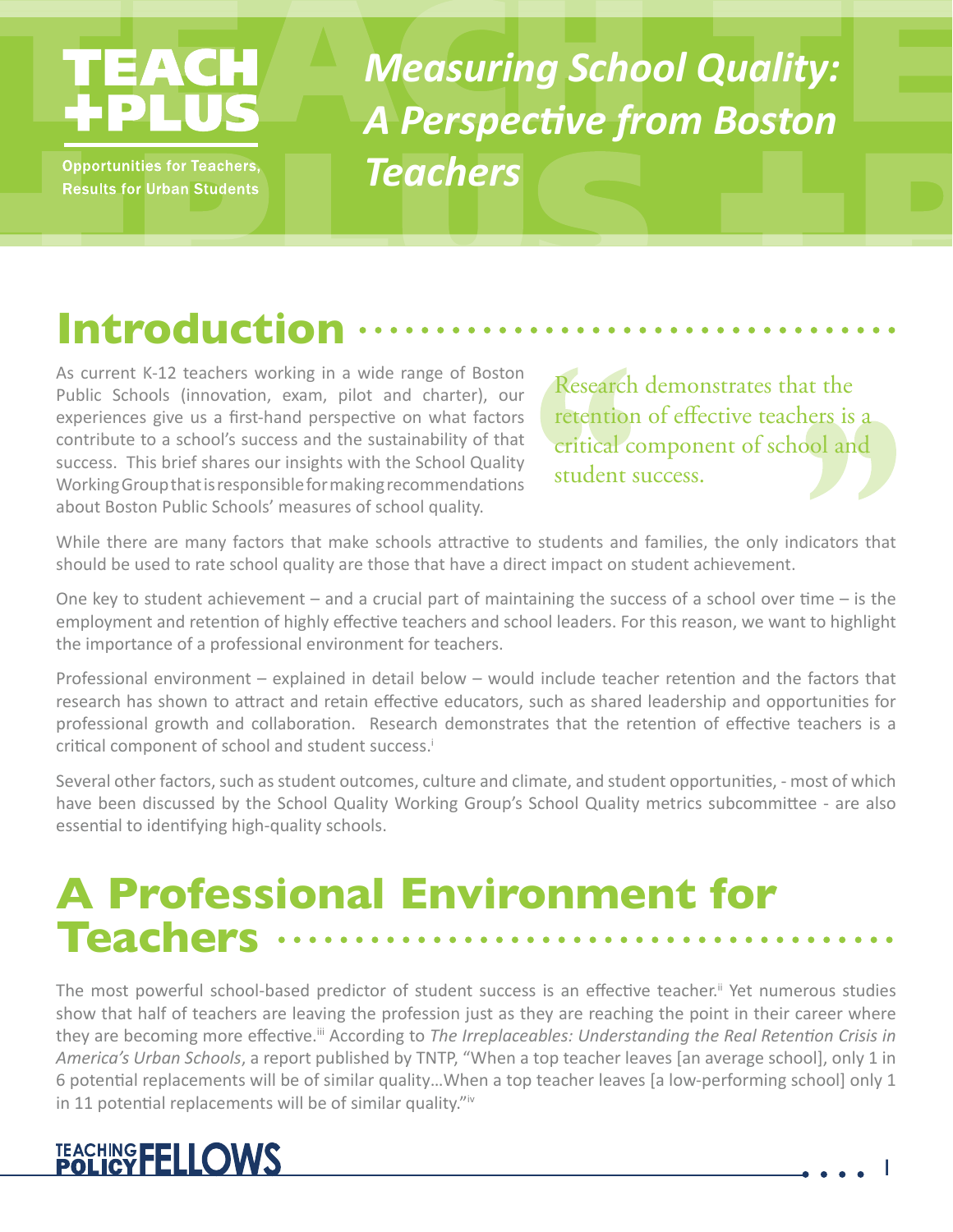When effective teachers leave a school, student achievement can suffer, and the schools that suffer most are the ones that are already lagging behind. A key study concluded, "Teacher turnover has a significant and negative effect on student achievement...Moreover, teacher turnover is particularly harmful to students in schools with large populations of low-performing and black students."<sup>v</sup>

Numerous studies, along with our own teaching experiences, have shown that highly effective teachers are more likely to stay at schools that offer a collaborative environment, opportunities for professional growth and – a factor that can make or break all aspects of a school's functionality – strong leadership.

High attrition is often an indicator of a negative school environment and ineffective school leadership. It is a red flag that – if caught early enough – would allow attention and intervention to a school before student

#### has a **SIGNIFICANT** & **NEGATIVE** effect on **TEACHER TURNOVER**

student achievement – especially for students in schools with large populations of

#### **low-performing** & **black students.**

*— Ronfeldt, M., Lankford, H., Loeb, S., & Wyckoff , J. (June 2011). How teacher turnover harms student achievement. NBER Working Paper No. 17176. Retrieved from http://www.nber.org/papers/w17176.*

TEACHING FELLOWS

achievement drops so low that drastic measures are necessary to turn the school around.

A professional environment indicator is essential because high quality schools are staffed by highly effective teachers and school leaders, retain highly effective teachers and leaders from year to year, and provide teachers with opportunities to collaborate and develop their practice.

#### **Suggested Measures**

| <b>Domain</b>                            | <b>Outcome</b>                                              | <b>Indicator</b>                                                                                                               | <b>Metric</b>                                                                                 |
|------------------------------------------|-------------------------------------------------------------|--------------------------------------------------------------------------------------------------------------------------------|-----------------------------------------------------------------------------------------------|
| <b>Teaching &amp;</b><br><b>Learning</b> | <b>High retention of</b><br>effective teachers              | <b>Percentage of teachers</b><br>rated exemplary and<br>proficient who return each<br>year                                     | <b>Staffing data collected by</b><br>district                                                 |
| <b>Management</b><br>& Organization      | Effective school<br>leadership                              | School leader rated as<br>'proficient' or 'exemplary'                                                                          | <b>Educator Effectiveness</b><br>rubric & staff rating of<br>school leader on staff<br>survey |
| <b>Management</b><br>& Organization      | Opportunities for<br>collaboration and<br>shared leadership | Evidence of collaboration<br>opportunities built into<br>the school day, evidence<br>of meaningful teacher<br>leadership roles |                                                                                               |

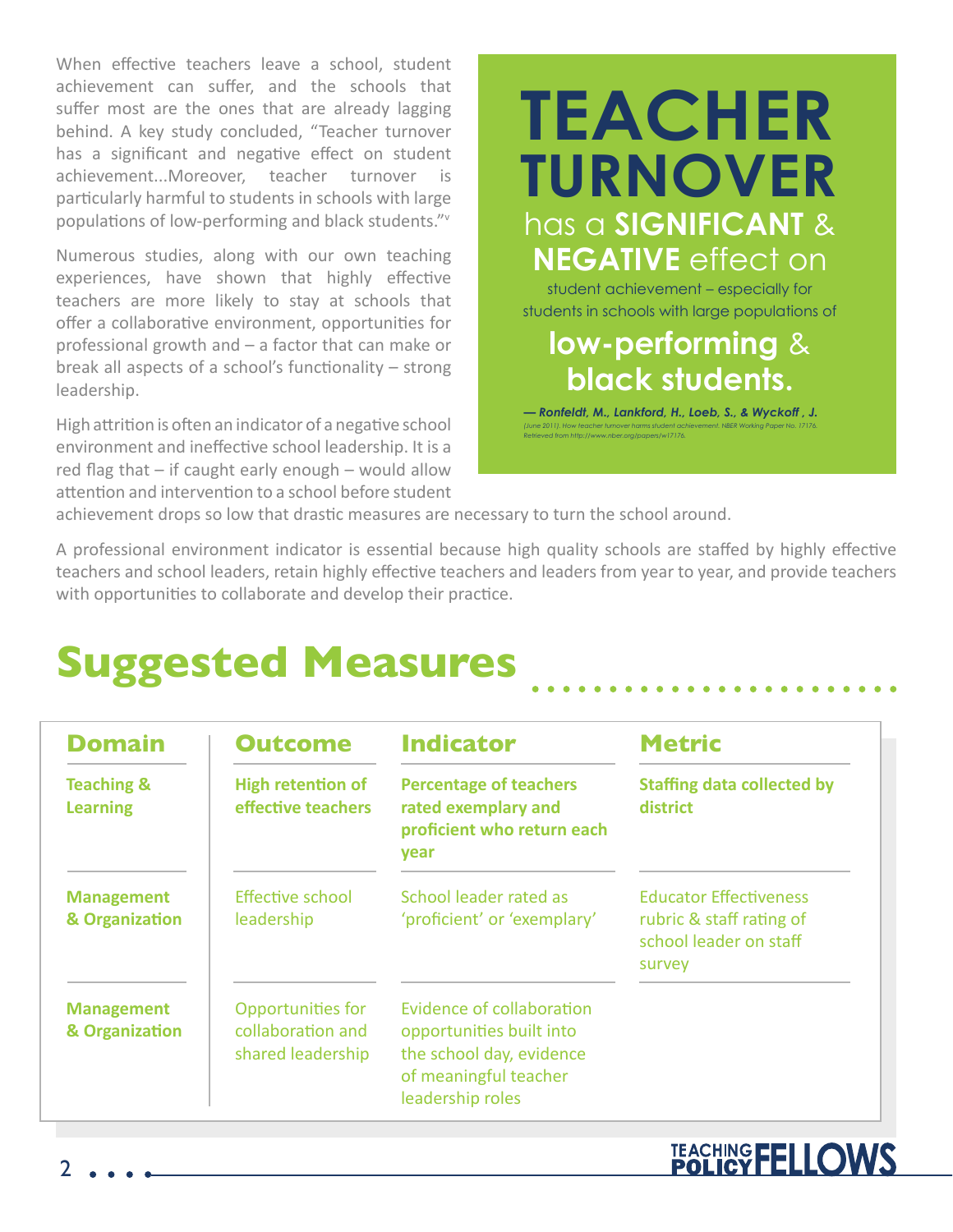# **Student Outcomes**

We recommend the inclusion of student achievement and growth in the measure of school quality. Although test scores may not be a comprehensive measure of all types of learning and desired outcomes of a highquality education, assessments do provide a standardized, specific measure of core academic skills. High quality schools are closing the achievement gap and have a positive impact on student achievement across all subgroups.

We believe that student success is the number one priority of teachers and schools, and that students who are succeeding can demonstrate that learning on assessments. Often statements about academic achievement and test scores raise concerns about teaching to the test or uninspired drilling. In many of our classrooms and schools, we have seen that in reality, an education that prepares students for academic success through robust, authentic learning activities will be reflected in positive gains on standardized tests. In order to ensure rich learning opportunities, and assure that schools are not teaching to the test, we are also recommending a quality indicator that addresses curriculum and instruction.

As effective educators, we set high expectations for all our students – including English language learners and special education students – and work diligently to move our students towards high levels of achievement. In order to recognize the effort and progress of students who may start the year far below grade level, we believe that growth measures must also be included in the measure of academic achievement.

# **Culture and Climate**

School culture is an important indicator of a high-quality school because we have seen that our students learn more when they feel safe, supported and believe they can succeed. A positive school culture generally includes the following:

- a welcoming environment for students and families;
- a focus on learning;
- a celebration of student successes:
- a high level of student engagement;
- a clear school mission;
- a high level of safety; and
- a positive and proactive approach to behavior management.

As teachers, we work diligently to establish a strong positive culture in our classrooms. We see our students push themselves when we build an environment of learning and achievement. A positive culture throughout the school truly benefits teachers, students, and their families. When students feel a strong sense of community and belonging at school, they are more likely to succeed. Developing a positive school culture requires thoughtful planning and consistent attention.

A positive school culture includes many varied opportunities for family participation. Students are recognized for their effort and successes, and students identify their school as supportive and positive. Students and family are also able to identify the mission of their school and describe structures that support and emphasize learning in their school. Students demonstrate a high level of engagement in all classes. Another element of a positive culture includes addressing and supporting student needs (e.g. access to social-emotional support). A high quality school demonstrates evidence of a strong positive culture.

#### TEACHING FELLOWS

3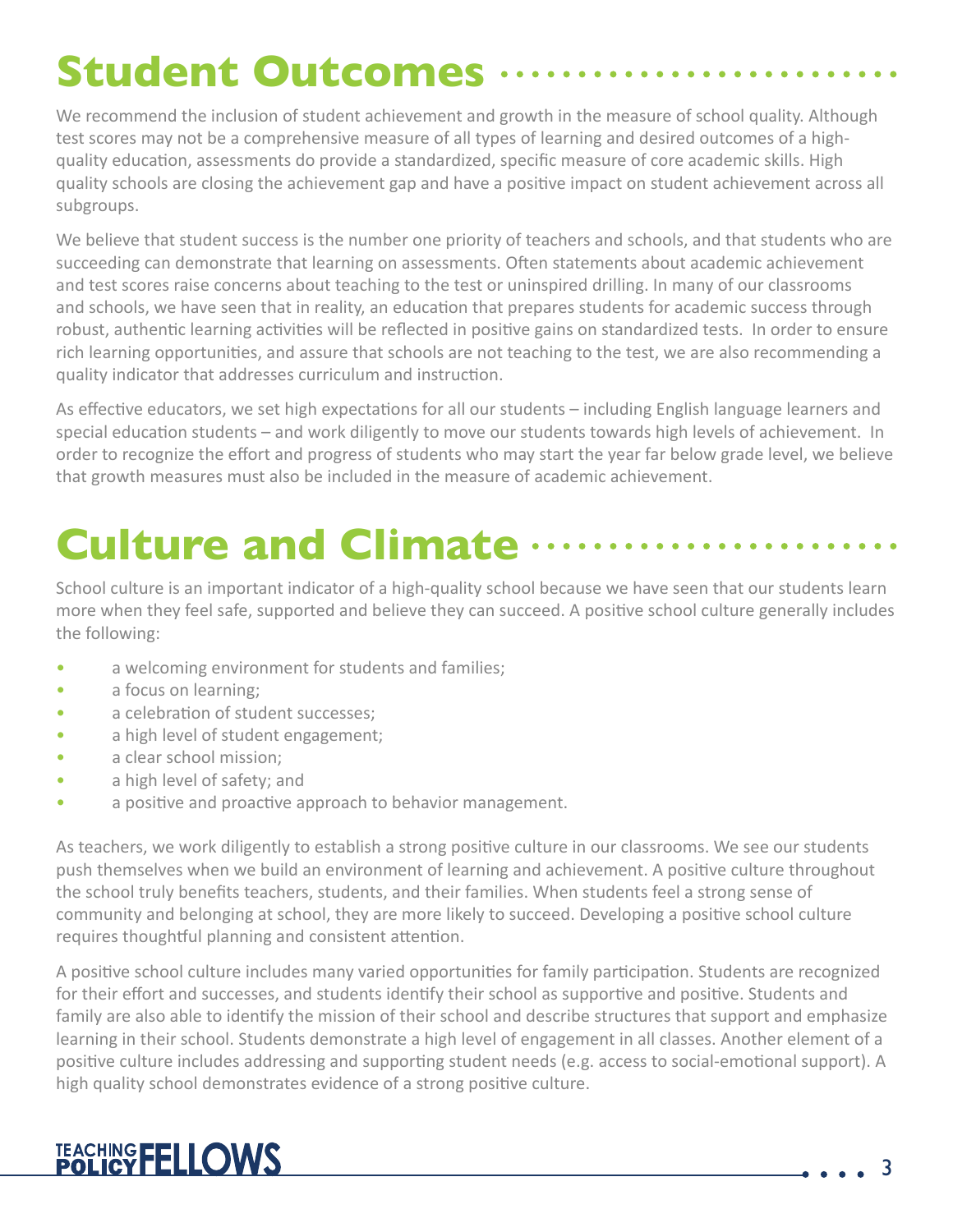# **Student Opportunities**

Some of the key factors associated with student opportunities pertain to curriculum and instruction. A high quality school generally includes the following elements:

- access to resources.
- varied and rigorous course offerings,
- necessary student supports,
- appropriate curriculum materials, and
- evidence of differentiation of teaching for learners at different levels of proficiency.

High quality schools have access to and implement high quality curricula and learning opportunities for all students. We have experienced a range of available materials and supports at our different schools. High quality schools provide all students with varied learning opportunities. We have experienced schools that have restricted their course offerings to subjects covered by standardized tests. High quality schools place a real value on a rich offering of learning opportunities, including social studies, science, arts, and language. We would expect high quality high schools to offer opportunities that truly prepare students for college, such as AP courses and other college prep opportunities.

## **Conclusion**

Measuring school quality in Boston will have numerous implications – from helping families find high quality schools that fit their needs to potentially driving school improvement as more data on schools is made public. School quality measures will also be critically important to effective teachers, who want to work at schools that prioritize student learning and a positive working environment.

Effective educators are at the center of high quality schools, and by including a professional environment domain in the measure of school quality, Boston will reinforce the fact that teachers are key to a school's success. Measuring if a school has the kind of professional environment that attracts and retains high-quality educators will give crucial insight to the likelihood of a school's continued success

Teachers have a unique and invaluable perspective on what really goes on in a school. Incorporating teacher voice and teachers' recommendations is crucial for this work. As Boston teachers and Teach Plus Teaching Policy Fellows, we recognize the importance of this work to our careers and the young people of Boston, and we are eager to share our perspective and participate in this process. We look forward to continuing to work with the School Quality Working Group on this important project.

i Hanushek, Eric A., Kain, John F., Rivkin, Steven G. (August 1998) Teachers, School, and Academic Achievement. NBER Working Paper No. 6691. Retrieved from http://www.cgp.upenn.edu/pdf/Hanushek\_NBER.PDF and TNTP. (2012). The Irreplaceables: Understanding the Real Retention Crisis in America's Urban Schools. Brooklyn: TNTP. Retrieved from http://tntp.org/irreplaceables.

ii Hanushek, Eric A., Kain, John F., Rivkin, Steven G. (August 1998) Teachers, School, and Academic Achievement. NBER Working Paper No. 6691.

iii Ingersoll, R.M. (2007). CPRE Policy Briefs: Misdiagnosing the teacher quality problem. Philadelphia: Consortium on Policy Research in Education. iv TNTP. (2012). The Irreplaceables: Understanding the Real Retention Crisis in America's Urban Schools. Brooklyn: TNTP.

v Ronfeldt, M., Lankford, H., Loeb, S., & Wyckoff , J. (June 2011). How teacher turnover harms student achievement. NBER Working Paper No. 17176. Retrieved from http://www.nber.org/papers/w17176.



4